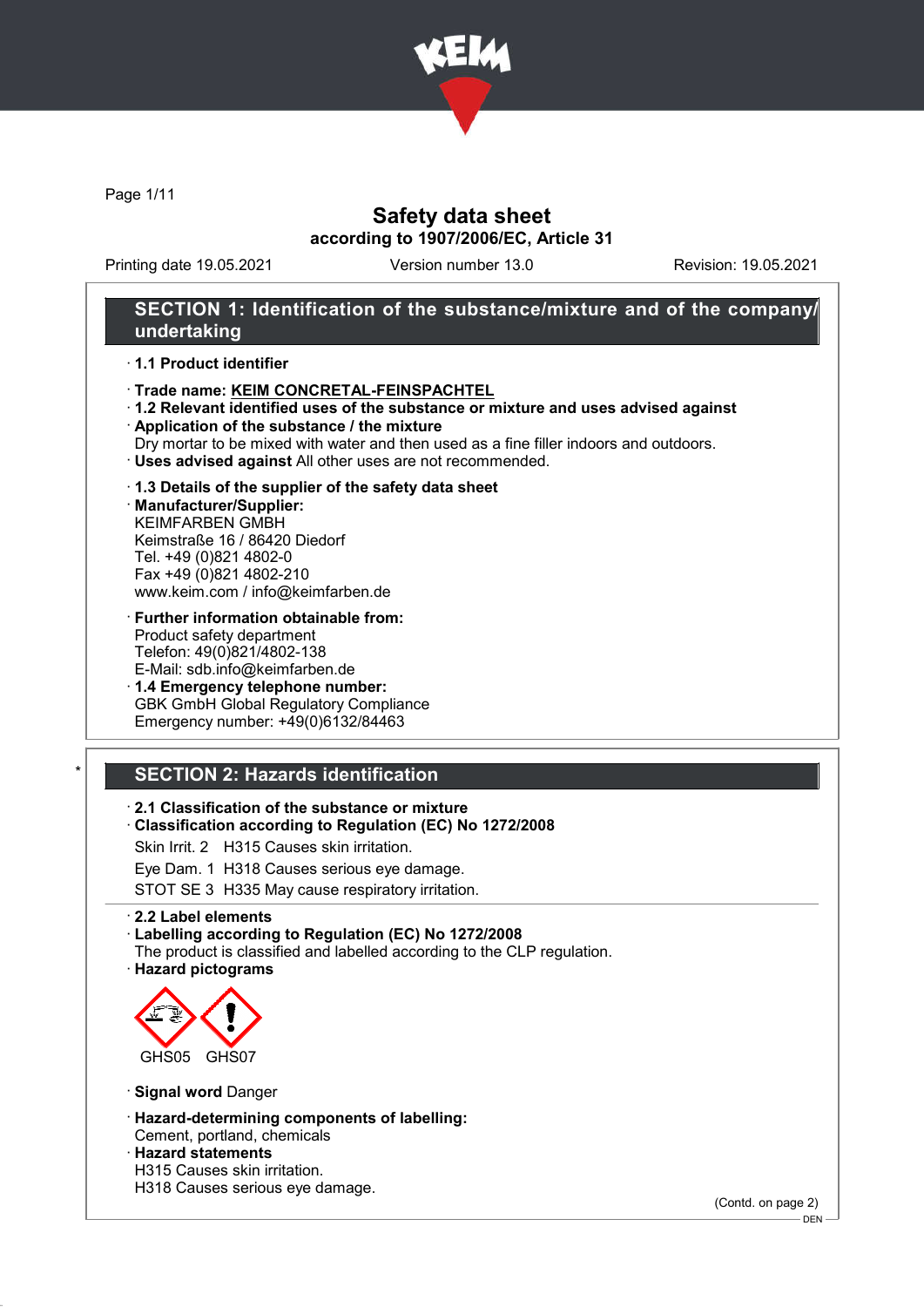

Page 2/11

# Safety data sheet according to 1907/2006/EC, Article 31

Printing date 19.05.2021 Version number 13.0 Revision: 19.05.2021

(Contd. of page 1)

#### Trade name: KEIM CONCRETAL-FEINSPACHTEL

# H335 May cause respiratory irritation.

#### · Precautionary statements

| $\cdot$ Precautionary statements |                                                                                                  |
|----------------------------------|--------------------------------------------------------------------------------------------------|
| P <sub>280</sub>                 | Wear protective gloves/protective clothing/eye protection/face protection.                       |
| P <sub>261</sub>                 | Avoid breathing dust.                                                                            |
| P <sub>271</sub>                 | Use only outdoors or in a well-ventilated area.                                                  |
|                                  | P305+P351+P338 IF IN EYES: Rinse cautiously with water for several minutes. Remove contact       |
|                                  | lenses, if present and easy to do. Continue rinsing.                                             |
| P315                             | Get immediate medical advice/attention.                                                          |
| P304+P340                        | IF INHALED: Remove person to fresh air and keep comfortable for breathing.                       |
| P302+P352                        | IF ON SKIN: Wash with plenty of soap and water.                                                  |
| P362                             | Take off contaminated clothing.                                                                  |
| P332+P313                        | If skin irritation occurs: Get medical advice/attention.                                         |
| 2.3 Other hazards                |                                                                                                  |
|                                  | This Product contains cement. Cement produces an alkaline reaction with moisture or water. Avoid |
|                                  | contact with eyes and prolonged skin contact.                                                    |
|                                  | <b>Results of PBT and vPvB assessment</b>                                                        |
| $\cdot$ PBT: Not applicable      |                                                                                                  |

· vPvB: Not applicable

## SECTION 3: Composition/information on ingredients

### · 3.2 Mixtures

· Description: Portland-cement, aggregate and additives

### · Dangerous components:

| - - - - - - - - - - - - - - - -                                                           |                                                                                |              |
|-------------------------------------------------------------------------------------------|--------------------------------------------------------------------------------|--------------|
| CAS: 65997-15-1                                                                           | Cement, portland, chemicals                                                    | $>25 - 50\%$ |
| EINECS: 266-043-4                                                                         | Eye Dam. 1, H318; $\langle \cdot \rangle$ Skin Irrit. 2, H315; STOT SE 3, H335 |              |
| CAS: 69012-64-2                                                                           | amorphous silica                                                               | $< 1.5\%$    |
|                                                                                           | EINECS: 273-761-1 substance with a Community workplace exposure limit          |              |
| Additional information: For the wording of the listed hazard phrases refer to section 16. |                                                                                |              |

## SECTION 4: First aid measures

#### · 4.1 Description of first aid measures

- · General information: When seeing the doctor we suggest to present this safety data sheet.
- · After inhalation: Supply fresh air; consult doctor in case of complaints.
- · After skin contact:

Immediately wash with water and soap and rinse thoroughly.

- Do not use solvents or thinners.
- If skin irritation continues, consult a doctor.
- · After eye contact: Rinse opened eye for several minutes under running water. Then consult a doctor. · After swallowing:
- Rinse mouth and throat well with water.

Do not induce vomiting; call for medical help immediately.

(Contd. on page 3)

 $-$  DEN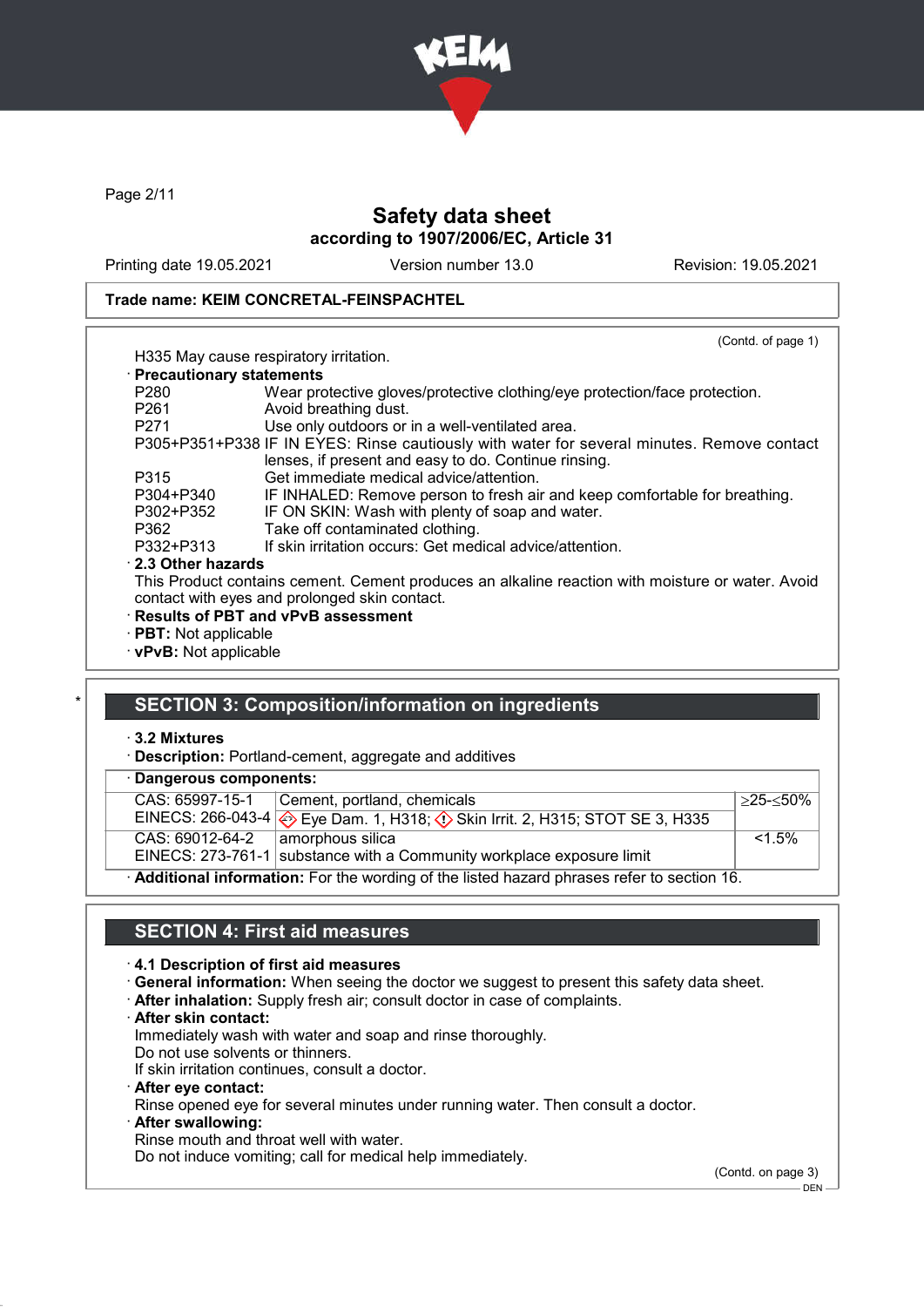

Page 3/11

## Safety data sheet according to 1907/2006/EC, Article 31

Printing date 19.05.2021 Version number 13.0 Revision: 19.05.2021

### Trade name: KEIM CONCRETAL-FEINSPACHTEL

(Contd. of page 2)

- · 4.2 Most important symptoms and effects, both acute and delayed No further relevant information available.
- · 4.3 Indication of any immediate medical attention and special treatment needed No further relevant information available.

### SECTION 5: Firefighting measures

#### · 5.1 Extinguishing media

- · Suitable extinguishing agents:
- Product itself does not burn. Co-ordinate fire-fighting measures to the fire surroundings.
- · 5.2 Special hazards arising from the substance or mixture
- No further relevant information available.
- · 5.3 Advice for firefighters
- · Specila protective equipment: Wear self-contained respiratory protective device.
- · Additional information

Dispose of fire debris and contaminated fire fighting water in accordance with official regulations. In case of fire do not breathe smoke, fumes and vapours.

# SECTION 6: Accidental release measures

· 6.1 Personal precautions, protective equipment and emergency procedures Avoid contact with skin and eyes. Avoid formation of dust. Use respiratory protective device against the effects of fumes/dust/aerosol. Respect the protection rules (see section 7 a. 8). Product forms slippery surface when combined with water. · 6.2 Environmental precautions: Do not allow product to reach soil, sewage system or any water course. Follow local governmental rules and regulations. · 6.3 Methods and material for containment and cleaning up: Close drainages (risk of blocking) Danger of slipping! Avoid formation of dust. Ensure adequate ventilation. Pick up mechanically. Dispose of the material collected according to regulations. Clear contaminated areas thoroughly. 6.4 Reference to other sections See Section 7 for information on safe handling. See Section 8 for information on personal protection equipment. See Section 13 for disposal information. DEN

(Contd. on page 4)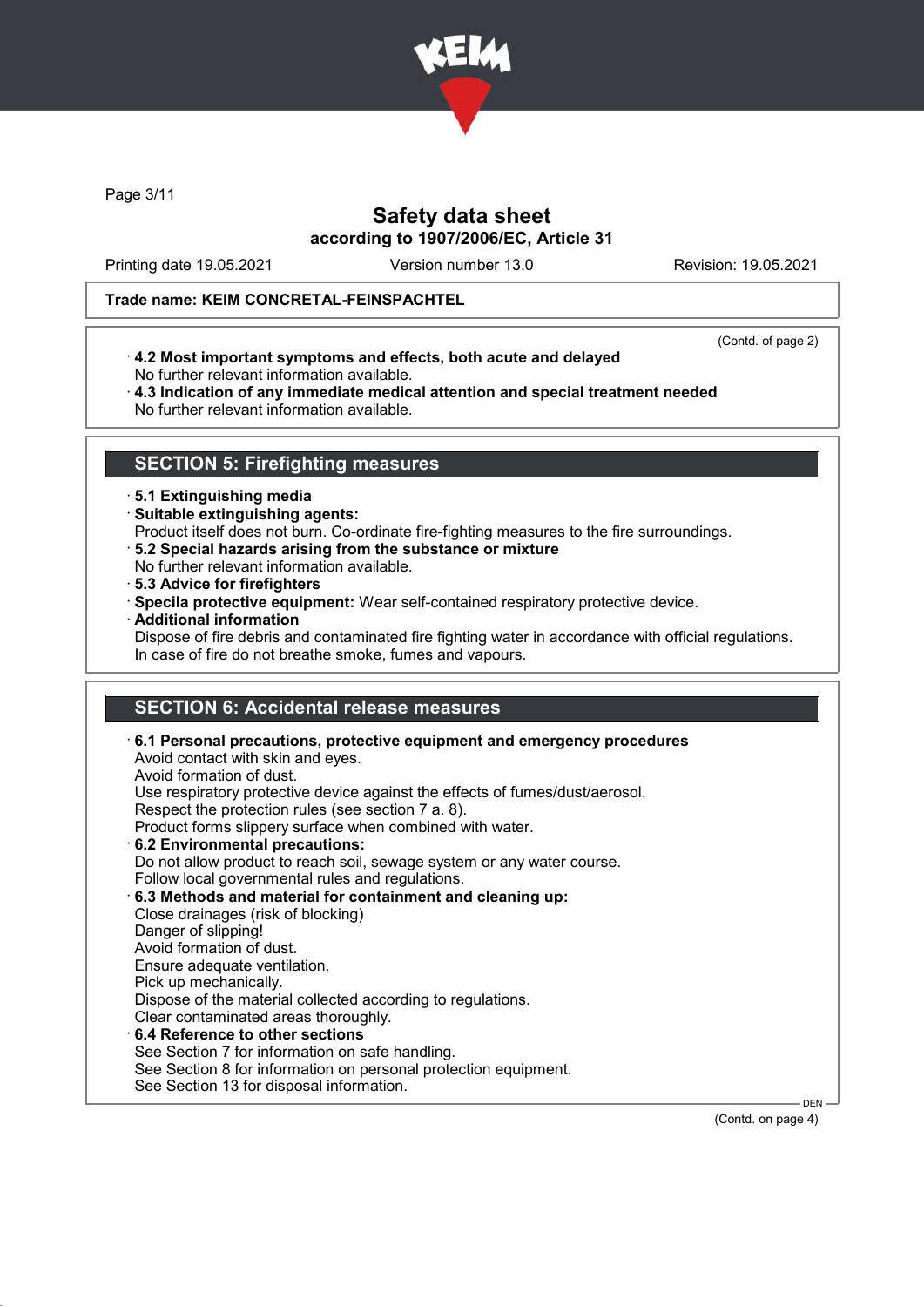

Page 4/11

# Safety data sheet according to 1907/2006/EC, Article 31

Printing date 19.05.2021 Version number 13.0 Revision: 19.05.2021

Trade name: KEIM CONCRETAL-FEINSPACHTEL

(Contd. of page 3)

| Avoid contact with skin and eyes.<br>Keep receptacles tightly sealed.<br>Prevent formation of dust.<br>Respect the protection rules.<br>The product is not flammable.<br>No special measures required. | · 7.1 Precautions for safe handling<br>Any unavoidable deposit of dust must be regularly removed.<br>Ensure good ventilation/exhaustion at the workplace.<br>See item 8 (8.2) for information about suitable protective equipment and technical precautions.<br>Information about fire - and explosion protection:                                         |
|--------------------------------------------------------------------------------------------------------------------------------------------------------------------------------------------------------|------------------------------------------------------------------------------------------------------------------------------------------------------------------------------------------------------------------------------------------------------------------------------------------------------------------------------------------------------------|
|                                                                                                                                                                                                        | .7.2 Conditions for safe storage, including any incompatibilities                                                                                                                                                                                                                                                                                          |
| · Storage:                                                                                                                                                                                             |                                                                                                                                                                                                                                                                                                                                                            |
| Store in dry conditions.<br>Protect from humidity and water.<br>Keep container tightly sealed.                                                                                                         | Requirements to be met by storerooms and receptacles:<br>Keep in the original containers in a cool and dry place.<br>Store only in unopened original receptacles.<br>Information about storage in one common storage facility: Do not store together with acids.<br>· Further information about storage conditions:<br>Avoid dust formations and deposits. |
|                                                                                                                                                                                                        | Store in cool, dry conditions in well sealed receptacles.                                                                                                                                                                                                                                                                                                  |
| Storage class: 13                                                                                                                                                                                      | · 7.3 Specific end use(s) No further relevant information available.                                                                                                                                                                                                                                                                                       |
|                                                                                                                                                                                                        |                                                                                                                                                                                                                                                                                                                                                            |
|                                                                                                                                                                                                        | <b>SECTION 8: Exposure controls/personal protection</b>                                                                                                                                                                                                                                                                                                    |
| 8.1 Control parameters                                                                                                                                                                                 | Ingredients with limit values that require monitoring at the workplace:<br>General dust limit (Germany): Long-term value: 1.25 * 10 ** mg / m <sup>3</sup> 2 (II);<br>* respirable fraction ** inhalable fraction                                                                                                                                          |
|                                                                                                                                                                                                        | The national general dust limit value must be observed.                                                                                                                                                                                                                                                                                                    |
| 14808-60-7 Quartz (SiO2)                                                                                                                                                                               |                                                                                                                                                                                                                                                                                                                                                            |
|                                                                                                                                                                                                        | MAK (Germany) alveolengängige Fraktion                                                                                                                                                                                                                                                                                                                     |
|                                                                                                                                                                                                        | 65997-15-1 Cement, portland, chemicals<br>AGW (Germany) Long-term value: 5 E mg/m <sup>3</sup><br><b>DFG</b>                                                                                                                                                                                                                                               |
|                                                                                                                                                                                                        |                                                                                                                                                                                                                                                                                                                                                            |
| 69012-64-2 amorphous silica                                                                                                                                                                            | AGW (Germany) Long-term value: 0.3 A mg/m <sup>3</sup><br>DFG, Y, 1                                                                                                                                                                                                                                                                                        |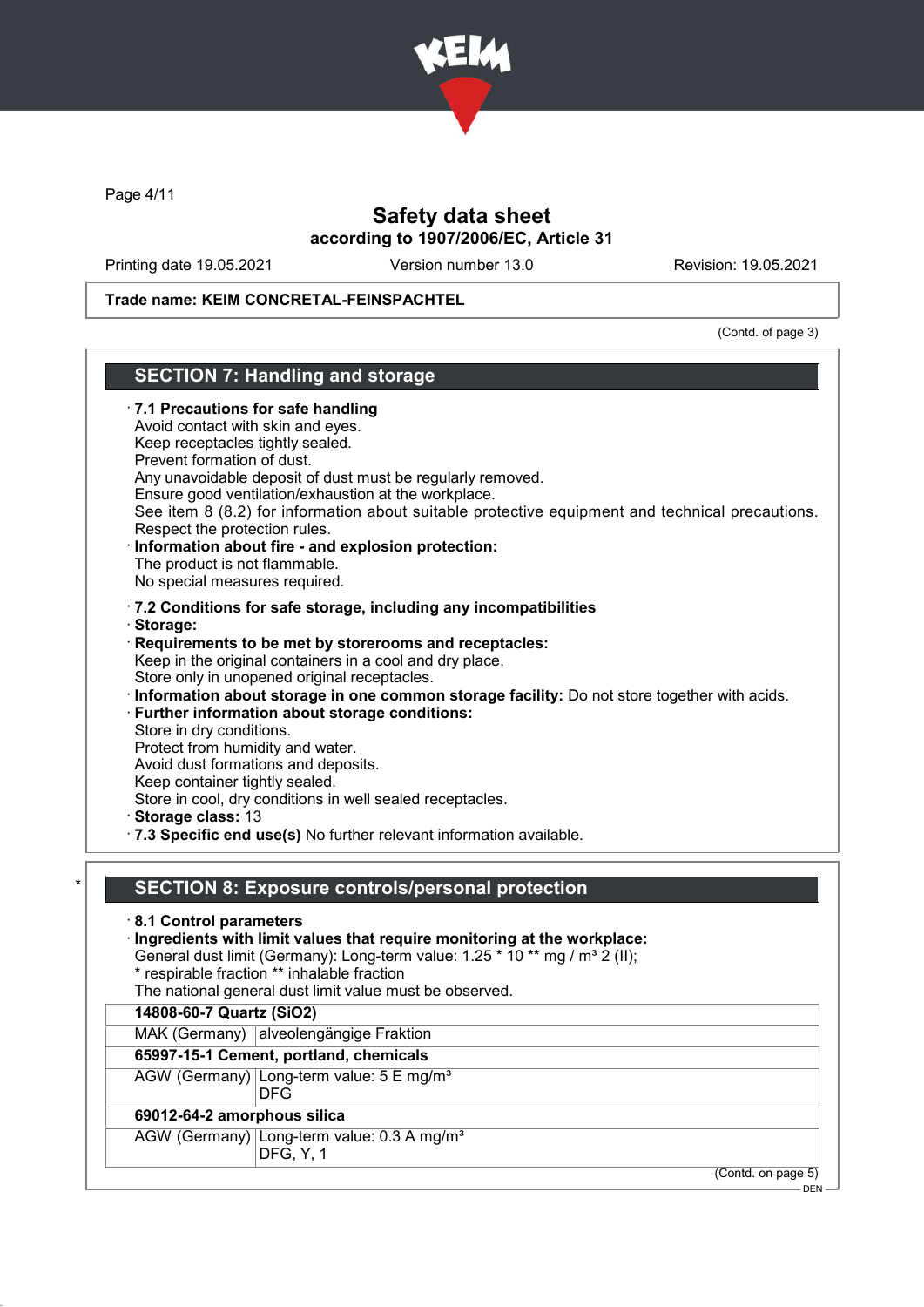

Page 5/11

# Safety data sheet according to 1907/2006/EC, Article 31

Printing date 19.05.2021 Version number 13.0 Revision: 19.05.2021

## Trade name: KEIM CONCRETAL-FEINSPACHTEL

|                                                                                                                    | (Contd. of page 4) |
|--------------------------------------------------------------------------------------------------------------------|--------------------|
| · DNELs                                                                                                            |                    |
| 65997-15-1 Cement, portland, chemicals                                                                             |                    |
| Inhalative Long-term - systemic effects 1 mg/m <sup>3</sup> (worker)                                               |                    |
| Additional information: The lists valid during the making were used as basis.                                      |                    |
| 8.2 Exposure controls                                                                                              |                    |
| · Individual protection measures, such as personal protective equipment                                            |                    |
| <b>General protective and hygienic measures:</b>                                                                   |                    |
| Vacuum clean contaminated clothing. Do not blow or brush off contamination.                                        |                    |
| Avoid contact with the eyes and skin.                                                                              |                    |
| Do not inhale dust / smoke / mist.                                                                                 |                    |
| Wash hands before breaks and at the end of work.                                                                   |                    |
| Immediately remove all soiled and contaminated clothing.                                                           |                    |
| <b>Respiratory protection:</b><br>In a dusty environment wear suitable facemask.                                   |                    |
| Filter: FFP2                                                                                                       |                    |
| · Hand protection                                                                                                  |                    |
| Protective gloves                                                                                                  |                    |
| Alkaline resistant gloves                                                                                          |                    |
| <b>Material of gloves</b>                                                                                          |                    |
| suitable material e.g.:                                                                                            |                    |
| Nitrile impregnated cotton-gloves                                                                                  |                    |
| Recommended thickness of the material: $> 0.5$ mm                                                                  |                    |
| The selection of the suitable gloves does not only depend on the material, but also on further marks               |                    |
| of quality and varies from manufacturer to manufacturer. As the product is a preparation of several                |                    |
| substances, the resistance of the glove material can not be calculated in advance and has therefore                |                    |
| to be checked prior to the application.                                                                            |                    |
| Penetration time of glove material                                                                                 |                    |
| Value for the permeation: level $\geq 6$ (480 min)                                                                 |                    |
| The determined penetration times according to EN 16523-1:2015 are not performed under practical                    |                    |
| conditions. Therefore a maximum wearing time, which corresponds to 50% of the penetration time,<br>is recommended. |                    |
| The exact break trough time has to be found out by the manufacturer of the protective gloves and                   |                    |
| has to be observed.                                                                                                |                    |
| · Eye/face protection                                                                                              |                    |
| In a dusty environment wear protective goggles.                                                                    |                    |
| Tightly sealed goggles                                                                                             |                    |
| · Body protection:                                                                                                 |                    |
| Protective work clothing                                                                                           |                    |
| After contact with skin wash thoroughly with water and apply lotion.                                               |                    |
| <b>Environmental exposure controls</b>                                                                             |                    |
| See Section 12 and 6.2                                                                                             |                    |
| No further relevant information available.                                                                         |                    |

(Contd. on page 6)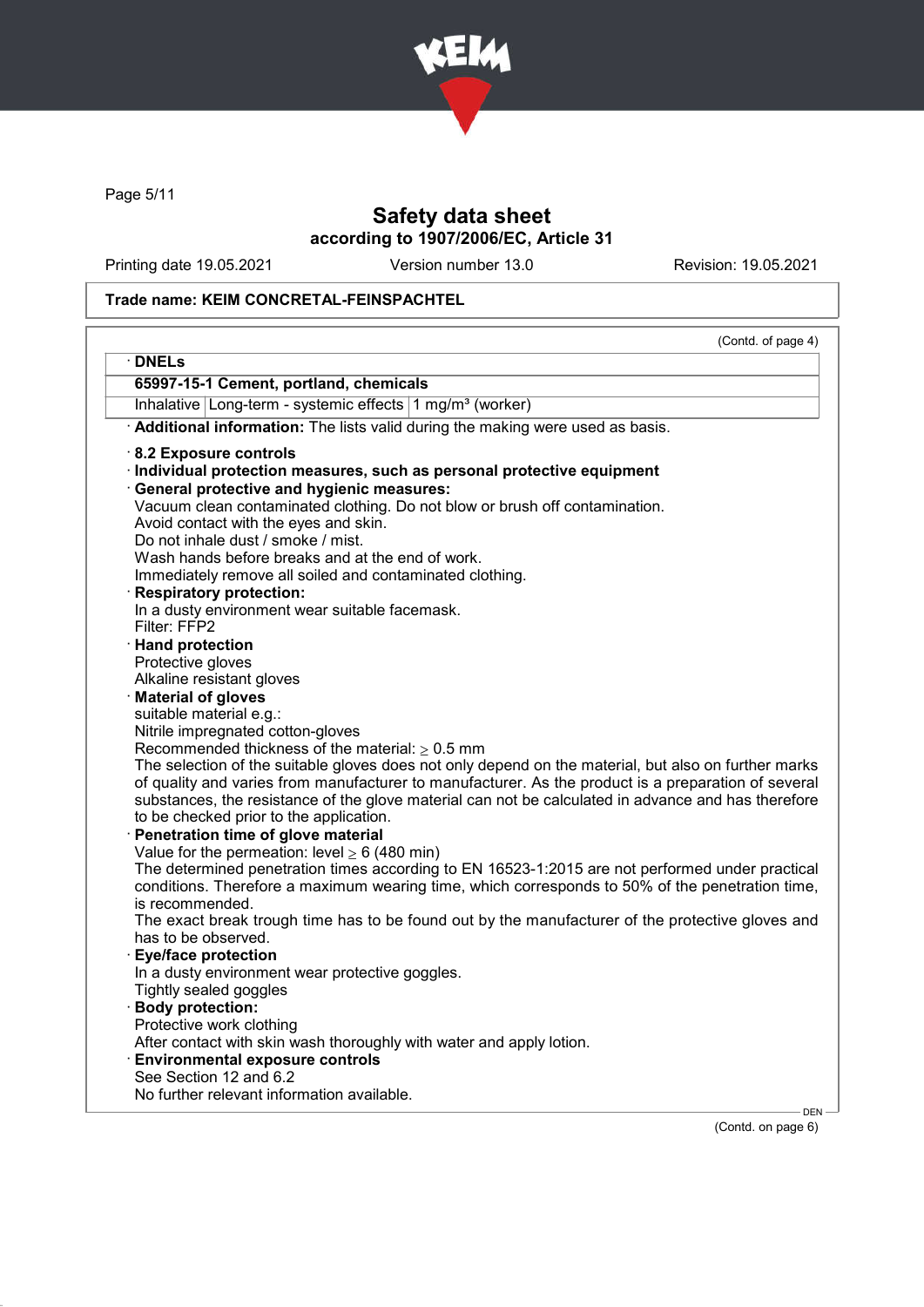

Page 6/11

# Safety data sheet according to 1907/2006/EC, Article 31

Printing date 19.05.2021 Version number 13.0 Revision: 19.05.2021

Trade name: KEIM CONCRETAL-FEINSPACHTEL

(Contd. of page 5)

| 9.1 Information on basic physical and chemical properties |                                                |
|-----------------------------------------------------------|------------------------------------------------|
| <b>General Information</b>                                |                                                |
| · Physical state                                          | Solid                                          |
| · Colour:                                                 | Grey                                           |
| · Odour:                                                  | <b>Odourless</b>                               |
| · Odour threshold:                                        | Not determined                                 |
| · Melting point/freezing point:                           | Not determined                                 |
| <b>Boiling point or initial boiling point and</b>         |                                                |
| boiling range                                             | Not applicable.                                |
| · Flammability                                            | Not applicable                                 |
| <b>Lower and upper explosion limit</b>                    |                                                |
| · Lower:                                                  | Not applicable                                 |
| · Upper:                                                  | Not applicable                                 |
| · Flash point:                                            | Not applicable                                 |
| · Auto-ignition temperature:                              | Product is not selfigniting.                   |
| · Decomposition temperature:                              | Not determined                                 |
| · pH at 20 °C                                             | $11.5 - 13.5*$                                 |
|                                                           | mixed with water                               |
| · Viscosity:                                              |                                                |
| <b>Kinematic viscosity</b>                                | Not applicable                                 |
| · Dynamic:                                                | Not applicable                                 |
| · Solubility                                              |                                                |
| · water:                                                  | Miscible                                       |
| · Partition coefficient n-octanol/water (log              |                                                |
| value)                                                    | Not applicable                                 |
| · Vapour pressure:                                        | Not applicable.                                |
| · Density and/or relative density                         |                                                |
| · Density:                                                | Not determined                                 |
| · Relative density                                        | Not determined                                 |
| · Vapour density                                          | Not applicable.                                |
| · Particle characteristics                                | See item 3.                                    |
|                                                           |                                                |
| ⋅ 9.2 Other information                                   | * The values are for freshly produced material |
|                                                           | and may change with the time.                  |
| · Appearance:                                             |                                                |
| $\cdot$ Form:                                             | Powder                                         |
| · Important information on protection of health           |                                                |
| and environment, and on safety.                           |                                                |
| · Ignition temperature:                                   | Not determined                                 |
| <b>Explosive properties:</b>                              | Product does not present an explosion hazard.  |
| Change in condition                                       |                                                |
| Softening point/range                                     |                                                |
| Oxidising properties:                                     | Not applicable                                 |
|                                                           | Not applicable                                 |

<sup>–</sup> DEN –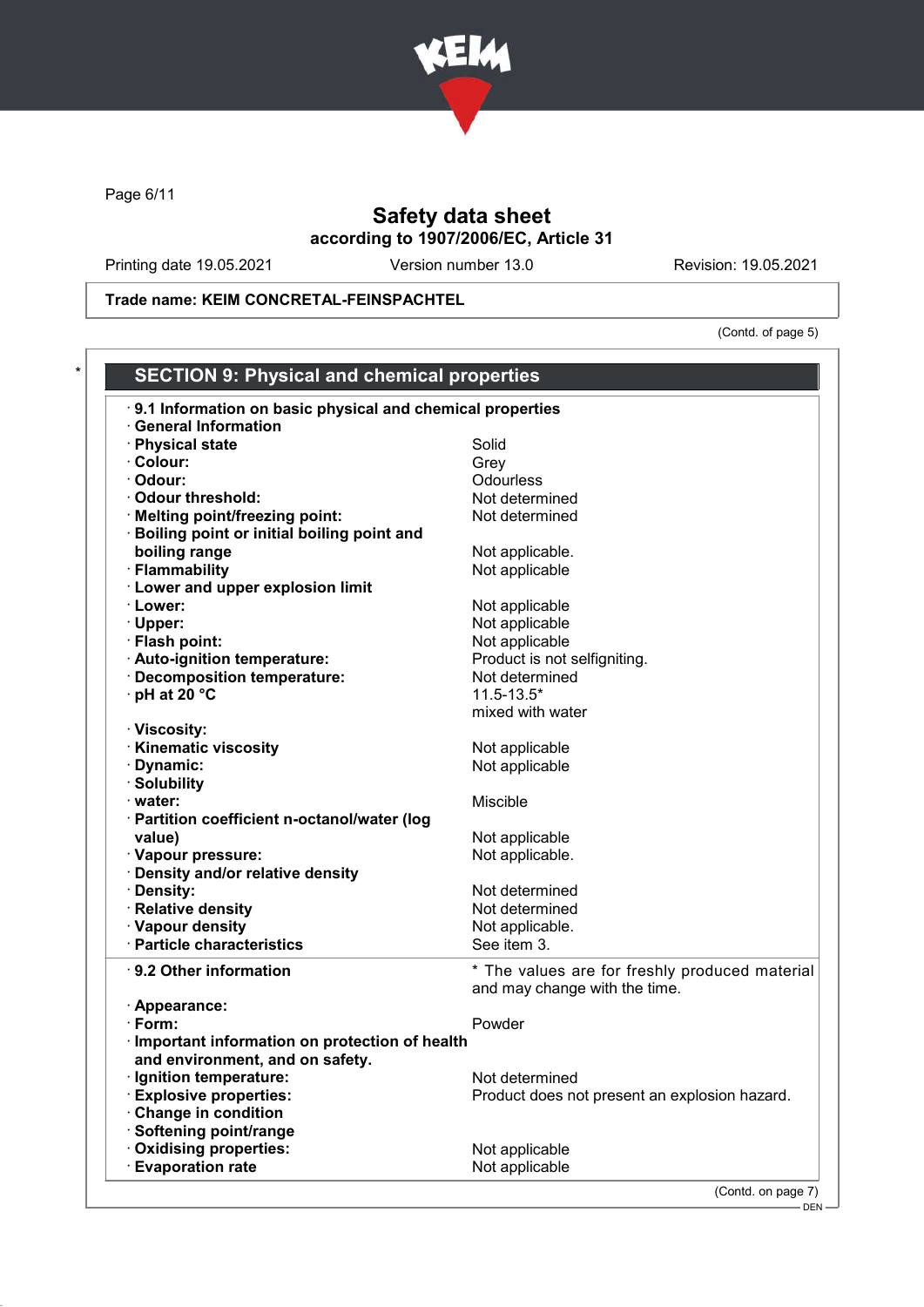

Page 7/11

# Safety data sheet according to 1907/2006/EC, Article 31

Printing date 19.05.2021 Version number 13.0 Revision: 19.05.2021

Trade name: KEIM CONCRETAL-FEINSPACHTEL

|                                               |      | (Contd. of page 6) |
|-----------------------------------------------|------|--------------------|
| Information with regard to physical hazard    |      |                    |
| classes                                       |      |                    |
| · Explosives                                  | Void |                    |
| · Flammable gases                             | Void |                    |
| · Aerosols                                    | Void |                    |
| $\cdot$ Oxidising gases                       | Void |                    |
| · Gases under pressure                        | Void |                    |
| · Flammable liquids                           | Void |                    |
| $\cdot$ Flammable solids                      | Void |                    |
| $\cdot$ Self-reactive substances and mixtures | Void |                    |
| · Pyrophoric liquids                          | Void |                    |
| · Pyrophoric solids                           | Void |                    |
| · Self-heating substances and mixtures        | Void |                    |
| Substances and mixtures, which emit           |      |                    |
| flammable gases in contact with water         | Void |                    |
| <b>⋅ Oxidising liquids</b>                    | Void |                    |
| $\cdot$ Oxidising solids                      | Void |                    |
| Organic peroxides                             | Void |                    |
| Corrosive to metals                           | Void |                    |
| <b>Desensitised explosives</b>                | Void |                    |

### SECTION 10: Stability and reactivity

· 10.1 Reactivity Reacts with water alkaline and hardens.

- · 10.2 Chemical stability Stable under normal conditions of storage and use.
- · Thermal decomposition / conditions to be avoided:
- Stable at environment temperature.
- No decomposition if used and stored according to specifications.
- · 10.3 Possibility of hazardous reactions No dangerous reactions known.
- · 10.4 Conditions to avoid Humidity
- · 10.5 Incompatible materials: Acids
- · 10.6 Hazardous decomposition products:

No hazardous decomposition products if stored and handled as prescribed.

# **SECTION 11: Toxicological information**

· 11.1 Information on hazard classes as defined in Regulation (EC) No 1272/2008

· Acute toxicity Based on available data, the classification criteria are not met.

# · LD/LC50 values relevant for classification:

# 65997-15-1 Cement, portland, chemicals

Dermal | LD50 | >2,000 mg/kg (rabbit)

Inhalative  $|LOG0/4 h| > 5 mg/l$  (rat)

· Skin corrosion/irritation Causes skin irritation.

(Contd. on page 8)

 $-$  DEN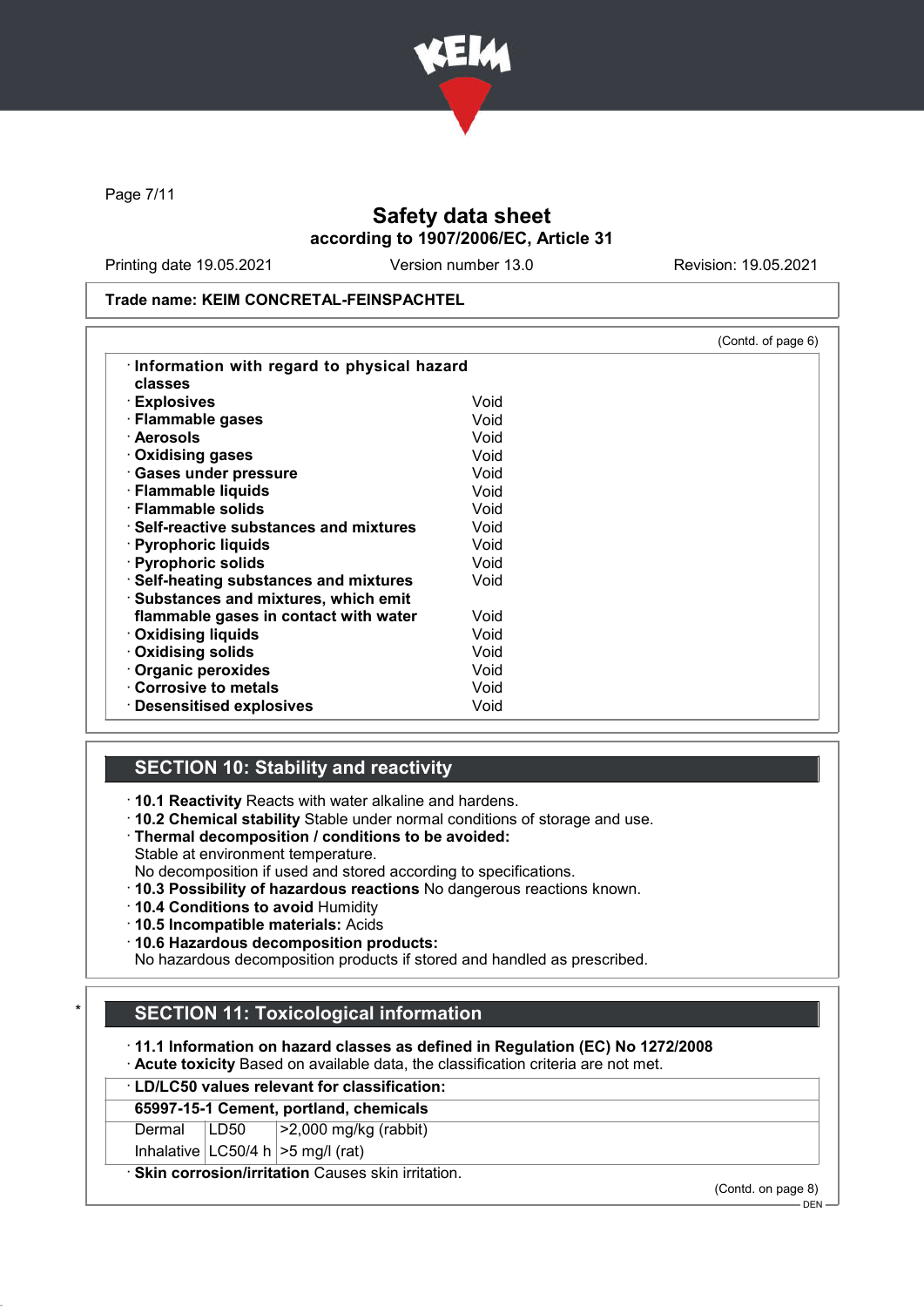

Page 8/11

## Safety data sheet according to 1907/2006/EC, Article 31

Printing date 19.05.2021 Version number 13.0 Revision: 19.05.2021

(Contd. of page 7)

### Trade name: KEIM CONCRETAL-FEINSPACHTEL

- · Serious eye damage/irritation Causes serious eye damage.
- · during inhalation: Irritating to respiratory system.
- · during swallowing: Irritant effect possible
- · Respiratory or skin sensitisation
- Product is reduced in chromate. Within the indicated storage time sensitization is not expected.
- · Germ cell mutagenicity Based on available data, the classification criteria are not met.
- · Carcinogenicity Based on available data, the classification criteria are not met.
- · Reproductive toxicity Based on available data, the classification criteria are not met.
- · STOT-single exposure May cause respiratory irritation.
- · STOT-repeated exposure Based on available data, the classification criteria are not met.
- · Aspiration hazard Based on available data, the classification criteria are not met.
- · Other information (about experimental toxicology):
- Experimental analysis are not available.

The product was not tested. The statements on toxicology have been derived from the properties of the individual components.

- · Subacute to chronic toxicity:
- · CMR effects (carcinogenity, mutagenicity and toxicity for reproduction) Not applicable
- · 11.2 Information on other hazards
- **Endocrine disrupting properties**

None of the ingredients is listed.

# **SECTION 12: Ecological information**

- · 12.1 Toxicity
- Aquatic toxicity:

#### 69012-64-2 amorphous silica

- NOEC 319 mg/l (daphnia)
- EC  $50/24h$   $>1.002$  ma/l (daphnia)
- · 12.2 Persistence and degradability No further relevant information available.
- · 12.3 Bioaccumulative potential No further relevant information available.
- · 12.4 Mobility in soil No further relevant information available.
- · 12.5 Results of PBT and vPvB assessment
- · PBT: Not applicable
- · vPvB: Not applicable
- · 12.6 Endocrine disrupting properties
- The product does not contain substances with endocrine disrupting properties.
- · 12.7 Other adverse effects
- · Additional ecological information:
- · AOX-indication:

According to our standard of knowledge the product does not contain any organic bounded halogen. The product has no influence on the waste water's AOX-value.

· According to the formulation contains the following heavy metals and compounds from the EU guideline NO. 2006/11/EC:

According to our current data base the product does not consist of any heavy metals or substances of EU-directives 76/464/EWG.

(Contd. on page 9)

DEN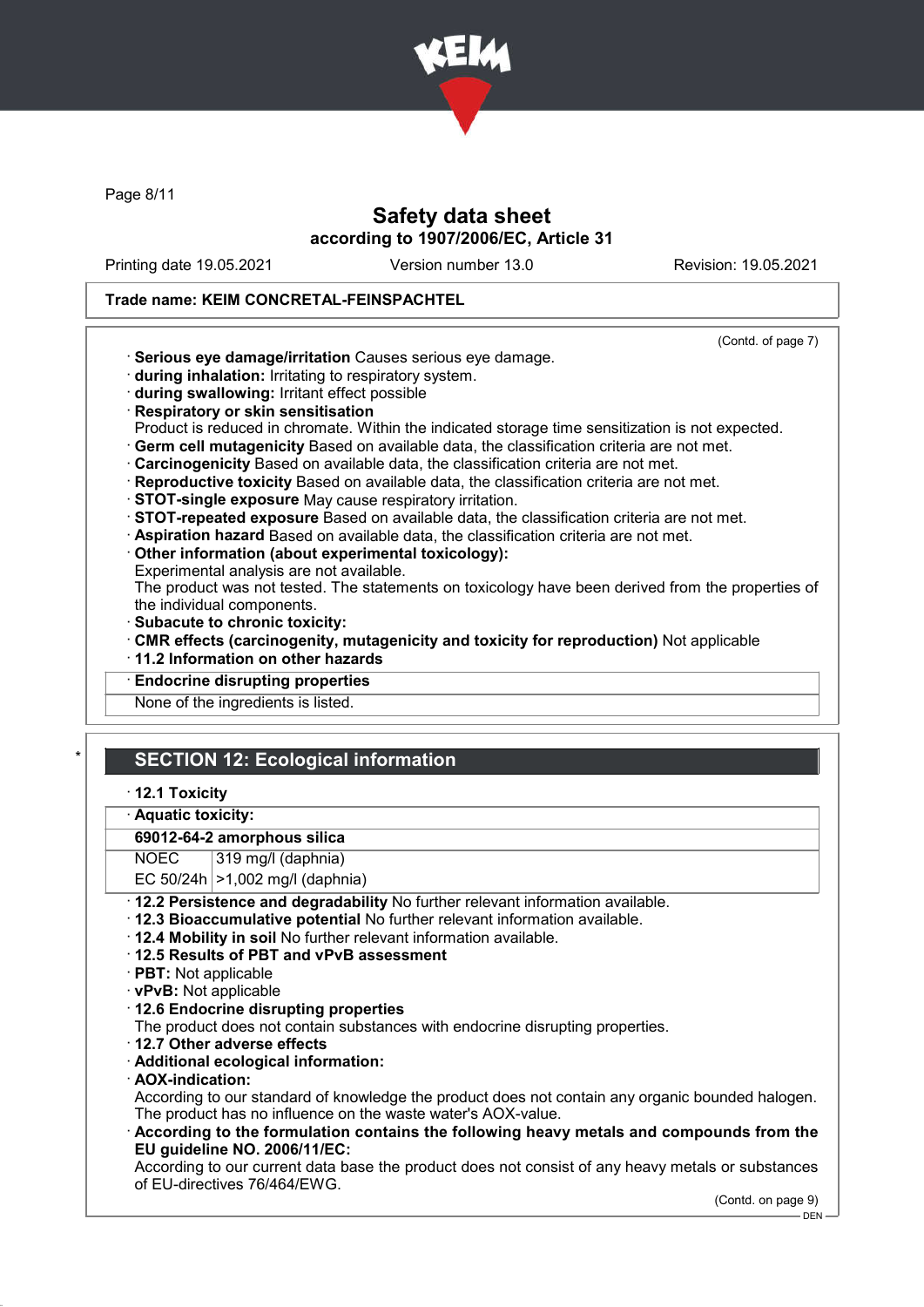

Page 9/11

## Safety data sheet according to 1907/2006/EC, Article 31

Printing date 19.05.2021 Version number 13.0 Revision: 19.05.2021

### Trade name: KEIM CONCRETAL-FEINSPACHTEL

(Contd. of page 8)

### · General notes:

At present there are no ecotoxicological assessments.

The statements on ecotoxicology have been derived from the properties of the individual components.

Water hazard class 1 (German Regulation) (Self-assessment): slightly hazardous for water Do not allow product to reach ground water, water course or sewage system.

### **SECTION 13: Disposal considerations**

#### · 13.1 Waste treatment methods

#### **Recommendation**

Disposal must be made according to official regulations.

Must not be disposed with household garbage. Do not allow product to reach sewage system. Unused remainders of the product should be regarded as hazardous waste.

Recommendation for non-reusable residues: Mix with water and allow to harden.

Allow wet product and product sludge to harden and do not allow to get into drains or waterways.

### · European waste catalogue

17 01 01 concrete

#### · Uncleaned packaging:

#### · Recommendation:

Disposal must be made according to official regulations.

Non contaminated packagings may be recycled.

Recommended cleansing agents: Water, if necessary with cleansing agents.

### SECTION 14: Transport information

| 14.1 UN number or ID number<br>· ADR, IMDG, IATA   | Void           |                     |
|----------------------------------------------------|----------------|---------------------|
| 14.2 UN proper shipping name<br>· ADR, IMDG, IATA  | Void           |                     |
| 14.3 Transport hazard class(es)                    |                |                     |
| · ADR, IMDG, IATA<br>· Class                       | Void           |                     |
| 14.4 Packing group<br>· ADR, IMDG, IATA            | Void           |                     |
| 14.5 Environmental hazards:<br>· Marine pollutant: | No             |                     |
| 14.6 Special precautions for user                  | Not applicable |                     |
|                                                    |                | (Contd. on page 10) |

DEN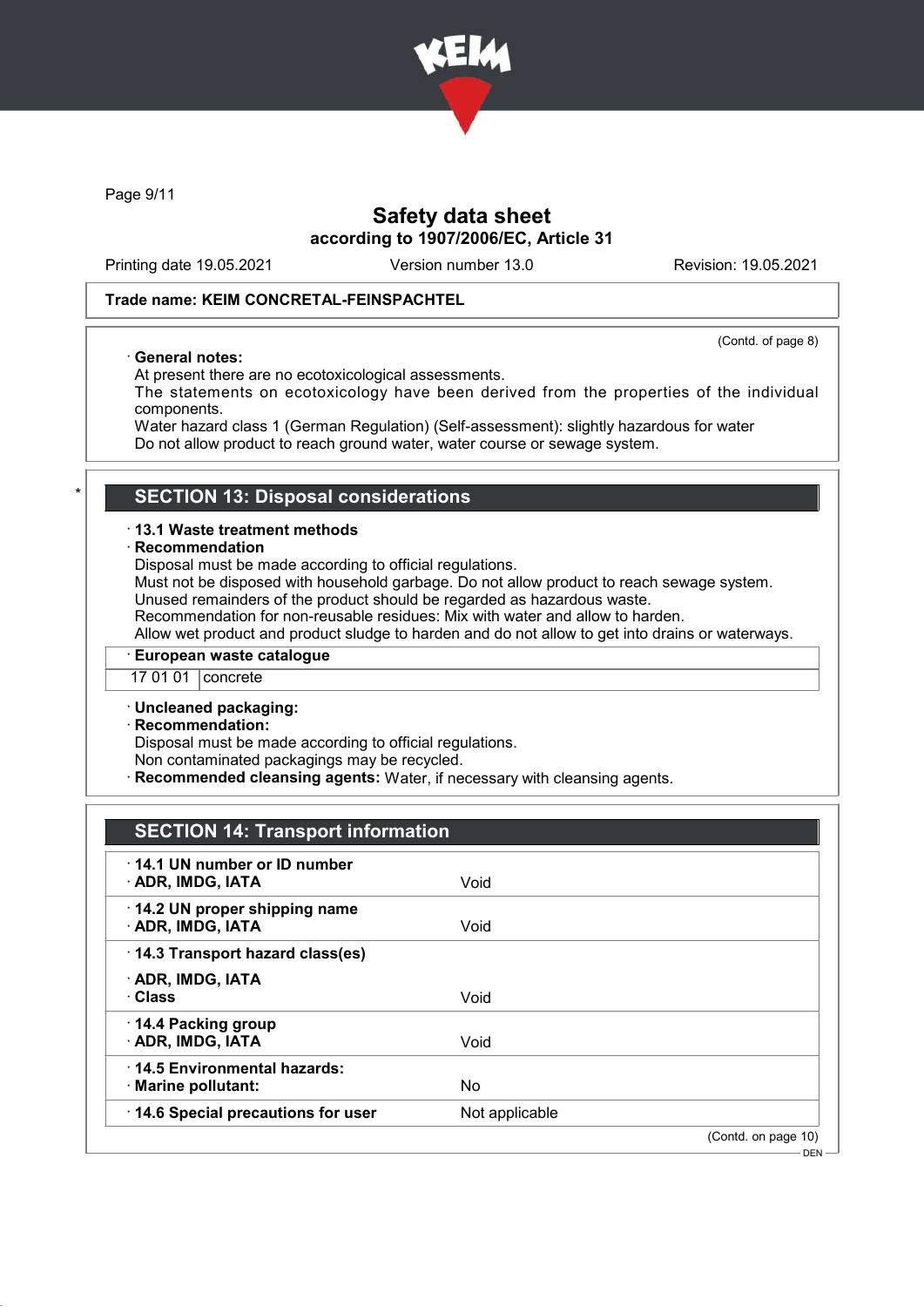

Page 10/11

# Safety data sheet according to 1907/2006/EC, Article 31

Printing date 19.05.2021 Version number 13.0 Revision: 19.05.2021

### Trade name: KEIM CONCRETAL-FEINSPACHTEL

|                                                      | (Contd. of page 9)                                            |
|------------------------------------------------------|---------------------------------------------------------------|
| $\cdot$ 14.7 Maritime transport in bulk according to |                                                               |
| <b>IMO instruments</b>                               | Not applicable                                                |
| · Transport/Additional information:                  | No dangerous good in sense of these transport<br>regulations. |
| · UN "Model Regulation":                             | Void                                                          |

## SECTION 15: Regulatory information

- · 15.1 Safety, health and environmental regulations/legislation specific for the substance or mixture
- · Labelling according to Regulation (EC) No 1272/2008

For information on labelling please refer to section 2 of this document.

· Directive 2012/18/EU

· Named dangerous substances - ANNEX I None of the ingredients is listed.

· LIST OF SUBSTANCES SUBJECT TO AUTHORISATION (ANNEX XIV)

None of the ingredients is listed.

· DIRECTIVE 2011/65/EU on the restriction of the use of certain hazardous substances in electrical and electronic equipment – Annex II

None of the ingredients is listed.

· REGULATION (EU) 2019/1148

Annex I - RESTRICTED EXPLOSIVES PRECURSORS (Upper limit value for the purpose of licensing under Article 5(3))

None of the ingredients is listed.

Annex II - REPORTABLE EXPLOSIVES PRECURSORS

None of the ingredients is listed.

· National regulations:

· Waterhazard class: Water hazard class 1 (Self-assessment): slightly hazardous for water.

- · Other regulations, limitations and prohibitive regulations
- · Please note:

TRGS 200 (Germany)

TRGS 500 (Germany)

TRGS 510 (Germany)

TRGS 900 (Germany)

· Substances of very high concern (SVHC) according to REACH, Article 57 Not applicable

· Product-Code/Giscode: ZP1

· 15.2 Chemical safety assessment: A Chemical Safety Assessment has not been carried out.

(Contd. on page 11)

DEN